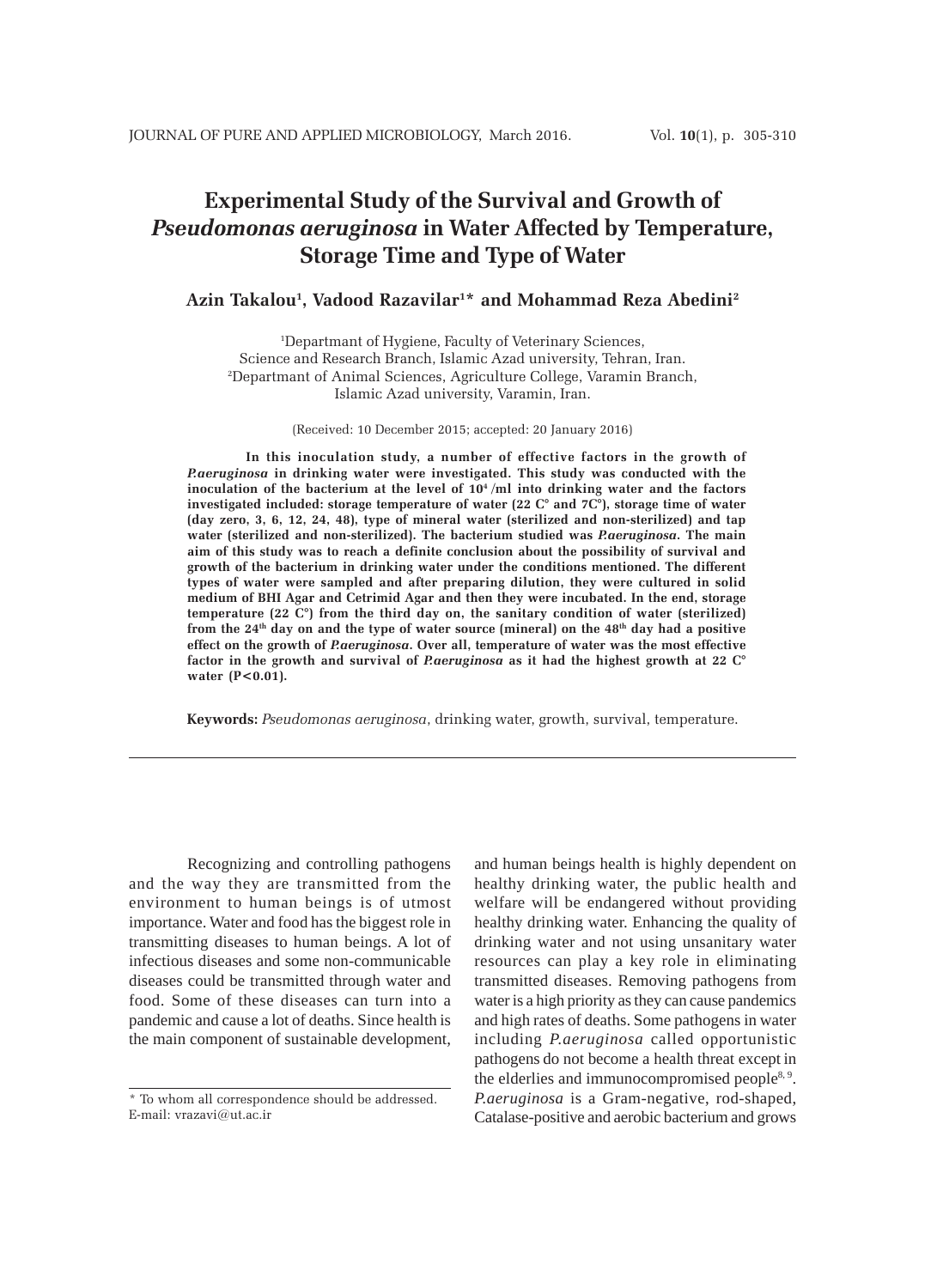best at 37 degrees C. The bacterium is commonly found in natural environments and is considered an opportunistic pathogen $4, 10$ . In some studies, tap water has been reported to be a major source of *P.aeruginosa* nosocomial infection<sup>3, 16, 17</sup>. Mania, *et al*. (1990) isolated several species of gram negative bacteria including *P.aeruginosa* from mineral waters through heterotrophic plate count<sup>7</sup>. Also, Gonzalez and Tamgnini (1997) isolated *P.aeruginosa* in a study on bottled water<sup>15</sup>. In a 5year inoculation study by Legnani, *et al*. (1999) on *P.aeruginosa*, the number of bacteria increased by 3 Log after 4-5 days (6). Bagheri Ardabilian, *et al*. (2013) isolated *P.aeruginosa* from the spa pools in Sarein<sup>2</sup>. Considering the facts mentioned above and the pathogenic importance of *P.aeruginosa*, this inoculation study aims to analyze the growth and survival of *P.aeruginosa* in drinking water affected by storage temperature, type of water, and storage time by inoculation of  $1.5 \times 10^4$ /ml of the bacterium into drinking water.

### **MATERIALS AND METHODS**

A multifactorial design was used to investigate the effects of temperature, inoculation dose, and type of water as a nutrient on the growth of *P.aeruginosa*. At first, a microbial experiment was conducted to investigate the existence of *P.aeruginosa* in the water samples. This experiment was conducted through 3-tube MPN1 method according to existing standards, both by Durham tube to analyze coliform bacteria and without Durham tube for general microbial analysis $14$ . The result of the experiment showed no opacity in the analyzed tubes. The same experiments were conducted on inoculated water samples and the results were recorded. In order to prepare the first inoculation of the bacterium, the standard pure colony of *P.aeruginosa* with ATCC 27853 was taken to 10 ml BHI broth and was incubated at 30  $C^{\circ}$  and after 24 hours, 1 ml of the first broth was taken to the second 10 ml broth and was incubated at 30 C°, and after 24 hours the bacterial count was conducted and full growth of the bacterium ( $1.5 \times$ 109 cfu) was achieved and then, standard dilution was conducted<sup>14</sup>. In order to achieve the inoculation dose of  $1.5 \times 10^4$ /ml, 0.1 CC from -2 dilution tube which contained  $10<sup>7</sup>$  cfu of the

water samples. In the end, the inoculation dose of the bacterium in each of the water samples was 1.5  $\times$  10<sup>4</sup>/ml. Then, in order to examine the growth and to draw the growth curve of the bacterium in samples at different times under sterilized and nonsterilized conditions, mineral and tap waters were sampled, and after preparing a dilution by surface plate count in BHI Agar, it was incubated at 30 C° for 24 hours  $14$ . After counting the colonies in plates, the results were recorded at different times (day zero, 3, 6, 12, 24, and 48). In order to achieve a higher precision, each of the stages and the combined factors were cultured in Cetrimid Agar as well as BHI Agar and the bacterial growth curve was drawn for the two media. There were 8 types of water samples in this study: sterilized bottled mineral water, non-sterilized bottled mineral water, sterilized tap water, non-sterilized tap water, each of which was stored at two storage temperatures of 7 and 22 C°. Considering the objective of the study, the culture was conducted at certain days  $(\text{day zero}, 3, 12, 24, 48)$ , and the results were recorded.

bacterium was carried to 100 CC of each of the

### **RESULTS**

The results of bacterial counts in different dilutions of different types of water in BHI Agar and Cetrimide Agar were recorded. A specific dilution was chosen for each experiment and the logarithmic analysis of the data is presented in table 1.

This study was conducted by a 2<sup>4</sup> factorial experiment with 16 treatments without repetition. The bacterial count results were changed into logarithm to base 10 before any statistical analysis. The methods REG, GLM, and ENTROPY and software SAS (version 9, 1) were used to analyze the data (SAS Institute Inc., 2002-2003). All the main and interactive effects were analyzed with the statistical p value set at  $p < 0.05$ .

## **The survival and growth of bacteria in water**

On day zero (after the inoculation of the bacterium) there was no statistically significant difference between the effects of the factors on the growth of the bacterium and the arithmetic means of the logarithm of the bacterial count at the given time were 3.911 and 4.166 for mineral water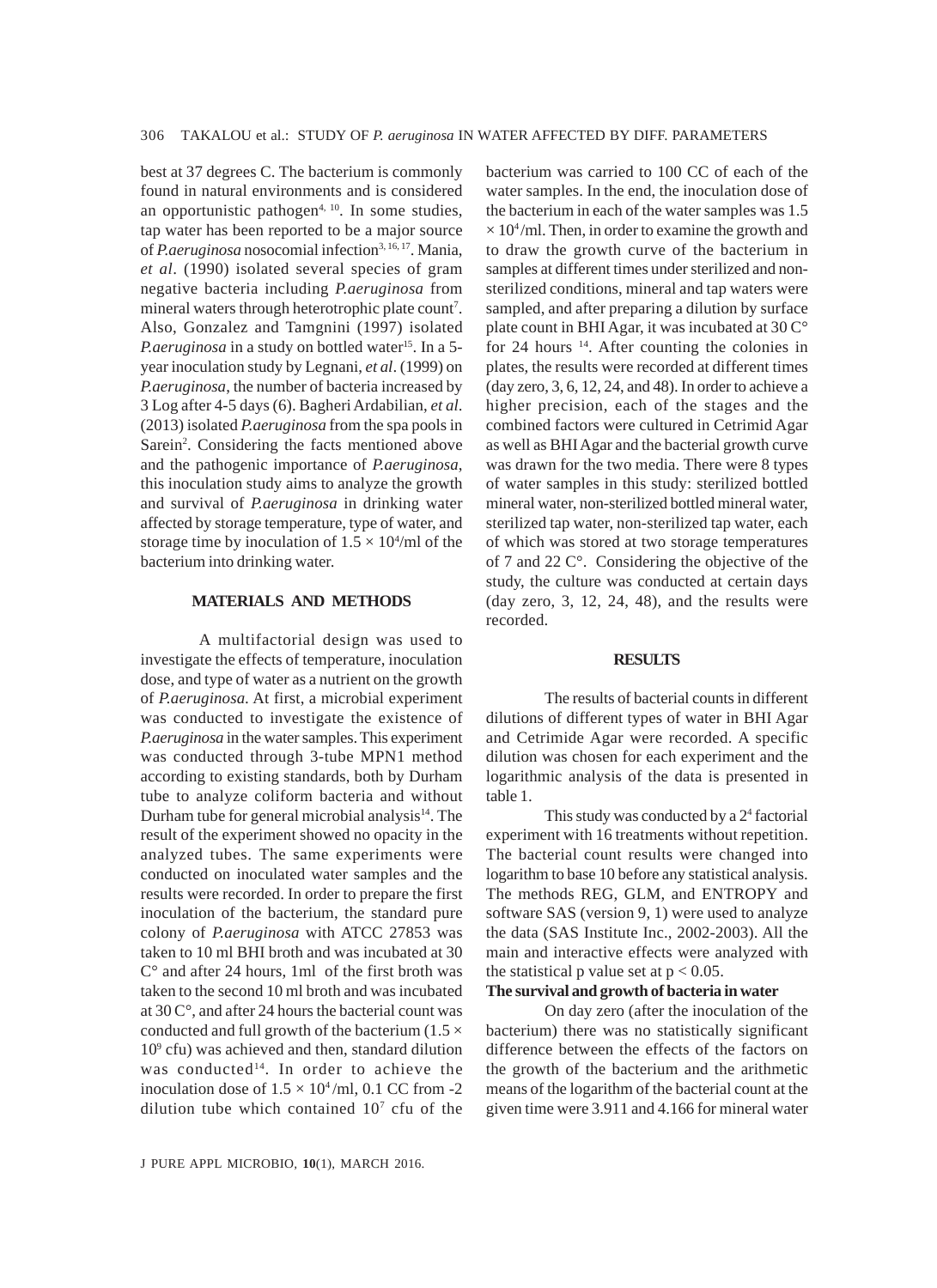|               | Type of water<br>Observation | Day zero                         | Day 3                   | Day 6                     | Day 12                                                            | Day 24             | Day 48               | Type of<br>culture        |
|---------------|------------------------------|----------------------------------|-------------------------|---------------------------|-------------------------------------------------------------------|--------------------|----------------------|---------------------------|
|               |                              |                                  |                         |                           |                                                                   |                    |                      | medium                    |
| Mineral 22°   | sterilized                   |                                  | 5.471292                | 6.278754                  | 6.257679                                                          | 6.448706           | 6.41162              | BHI Agar                  |
|               | Normal form                  |                                  | 6.326336                |                           |                                                                   | 6.176091           | 6.462398             | $\operatorname{BHI}$ Agar |
| Mineral 7°    | sterilized                   | 3.778151                         | $\frac{4}{1}$           | 6.093422<br>3.778151      | $\begin{array}{c} 5.812913 \\ \text{Lab. Error} \\ 3 \end{array}$ | 5.758912           | 1.322219             | BHI Agar                  |
|               | Normal form                  | 3.954243                         | 4.633468                | 3.30103                   |                                                                   | 3.30103            | .778151              | BHI Agar                  |
| Tap water 22° | sterilized                   | $\overline{a}$                   | 6.808886                |                           |                                                                   | 6.523746           |                      | BHI Agar                  |
|               | Normal form                  | 4.845098                         | 5.60206                 | 6.614897<br>5.30103       | 6.363612<br>4.278754<br>3                                         |                    | 6.518514<br>4.079181 | BHI Agar                  |
| Tap water 7°  | sterilized                   | $4.544068$<br>3.845098<br>4<br>4 | $3.954243$<br>4         | 3.477121                  |                                                                   | 3.60206<br>3.69897 | 1.845098             | BHI Agar                  |
|               | Normal form                  |                                  |                         |                           | 4.69897                                                           | 4.380211           | $\frac{3}{2}$        | BHI Agar                  |
| Mineral 22°   | sterilized                   |                                  | 4.357935                | 4.380211<br>6.423246      | 6.303196<br>5.50515                                               | 6.429752           | 6.346353             | Cetrimid Agar             |
|               | Normal form                  |                                  |                         |                           |                                                                   | 5.217484           | 5.060698             | Cetrimid Agar             |
| Mineral 7°    | sterilized                   |                                  | $6.50515$<br>$3.477121$ | 5.139879<br>3.778151<br>3 | 3.30103<br>3.30103                                                | 3.30103            | 1.146128             | Cetrimid Agar             |
|               | Normal form                  | 3.60206<br>3.954243              | 3.845098<br>6.634477    |                           |                                                                   | 3.778151           | 4.748188             | Cetrimid Agar             |
| tap water 22° | sterilized                   | $\overline{a}$                   |                         | 6.487138                  | 5.334454                                                          | 5.429752           | 5.307496             | Cetrimid Agar             |
|               | Normal form                  | 4.113943                         | 5.544068                | 5.240549                  | $\overline{a}$                                                    | 3.69897            | 3.30103              | Cetrimid Agar             |
| Tap water 7°  | sterilized                   | 3.832509                         | 3.623249                | 2.30103                   | 3.146128                                                          | 3.869232           | 1.725912             | Cetrimid Agar             |
|               | Normal form                  | 4.146128                         | 3.845098                | 3.30103                   | 3.60206                                                           | 3.30103            | 3.30103              | Cetrimid Agar             |
|               |                              |                                  |                         |                           |                                                                   |                    |                      |                           |

| $0.001$ trings                                                                                                       |  |
|----------------------------------------------------------------------------------------------------------------------|--|
|                                                                                                                      |  |
|                                                                                                                      |  |
|                                                                                                                      |  |
|                                                                                                                      |  |
| $\sum_{i=1}^{n}$ of $\sum_{i=1}^{n}$ of $\sum_{i=1}^{n}$ in $\sum_{i=1}^{n}$ of $\sum_{i=1}^{n}$ in $\sum_{i=1}^{n}$ |  |
|                                                                                                                      |  |
|                                                                                                                      |  |
|                                                                                                                      |  |
| ithmic hacterial creatifi in a cuitable dilution for ex-                                                             |  |
|                                                                                                                      |  |
|                                                                                                                      |  |
| $t_0$ of the log                                                                                                     |  |
| ֧֦֧֦֧֦֧֦֧֦֧֦֧֪֪֪֦֝֝֝֝֝֜֜֜֜֜֜֜֜֝֜֝֜֝֜֝֜֝֜                                                                             |  |
| $-1$<br>le 1. The resu                                                                                               |  |
| Ē                                                                                                                    |  |
|                                                                                                                      |  |
|                                                                                                                      |  |
|                                                                                                                      |  |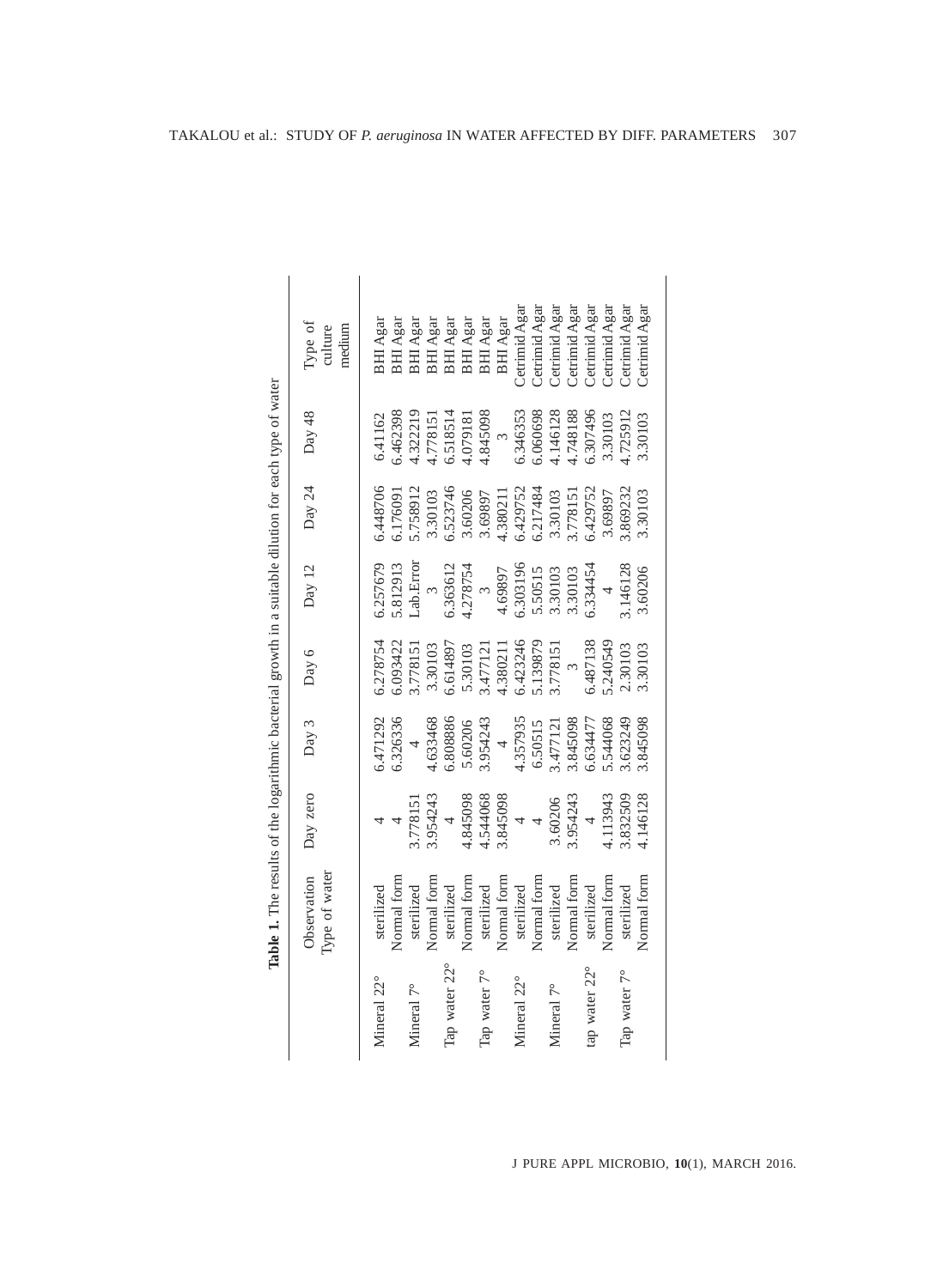and tap water. The storage temperature of water had a big effect on the bacterial count three days after the beginning of the experiment and the other factors (in main and interactive effects) didn't have a noticeable effect on this feature. Considering the variance analysis results for this feature, storage temperature of 22  $C^{\circ}$  with the mean of 6.031 meaningfully (P<0.01) increased the number of the bacteria compared to temperature storage of 7 C° with the mean of 3.922. Six days after the beginning of the experiment the main effective factor in the growth of the bacteria was storage temperature too. Also, analyzing the bacterial count on day twelve showed the storage temperature of 22 C° compared to that of  $7 \degree$  (with corresponding means of 5.607 and 3.436, respectively) had a statistically meaningful effect on the growth of the bacteria (P<0.01) . On day twenty four also the main effective factor was storage temperature followed by the sanitary condition of water. In this regard, storage temperature of 22 C° compared to that of 7 C° (with corresponding means of 5.691 and 3.924, P<0.01, P<0.01) and using sterilized water compared to non-sterilized tap water (with corresponding



**Diagram 1.** The effect of temperature of waters at different times of the experiment



**Diagram 2.** The effect of type of water at different times of the experiment

J PURE APPL MICROBIO*,* **10**(1), MARCH 2016.

means of 5.308 and 4.307, P<0.01, P<0.05) were more effective in the growth of the bacteria. On day forty eight, storage temperature of 22 C° (compared to that of 7 C°, with corresponding means of 5.686 and 4.233), using bottled mineral water (compared to tap water, with corresponding means of 5.409 and 4.510) and using sterilized water (compared to non-sterilized water with corresponding means of 5.453 and 4.466) significantly increased the multiplication of the colonies.

## **DISCUSSION**

In this study the effect of storage time, temperature of water, sanitary condition of water on the growth of *P.aeruginosa* in drinking water (mineral and tap water) was investigated. The results showed that *P.aeruginosa* grows well in water and among all factors studied here, temperature of water proved the most effective on the growth and survival of the bacterium. The most bacterial count was in 22  $C^{\circ}$  water (P<0.01). However, due to being cold loving, as more time passes, the bacterium may grow as much as it does in 22 C°. Also, the bacterium continues to survive in water after 48 days. On day zero (after inoculation) no factor was effective on the growth of the bacterium, but after 3 days, temperature of water had a great effect on the growth of the bacterium. The effect of temperature continues to exist from day 3 until day 48 and the effect of 22 C° water was more than that of  $7 \degree$  water and this is because generation time of the bacterium is shorter at higher temperature. From day 12 on, the interactive effect of temperature (22 C°) and the sanitary condition of water was significantly meaningful and the sanitary condition of water



**Diagram 3.** The effect of sanitary condition of waters at different times of the experiment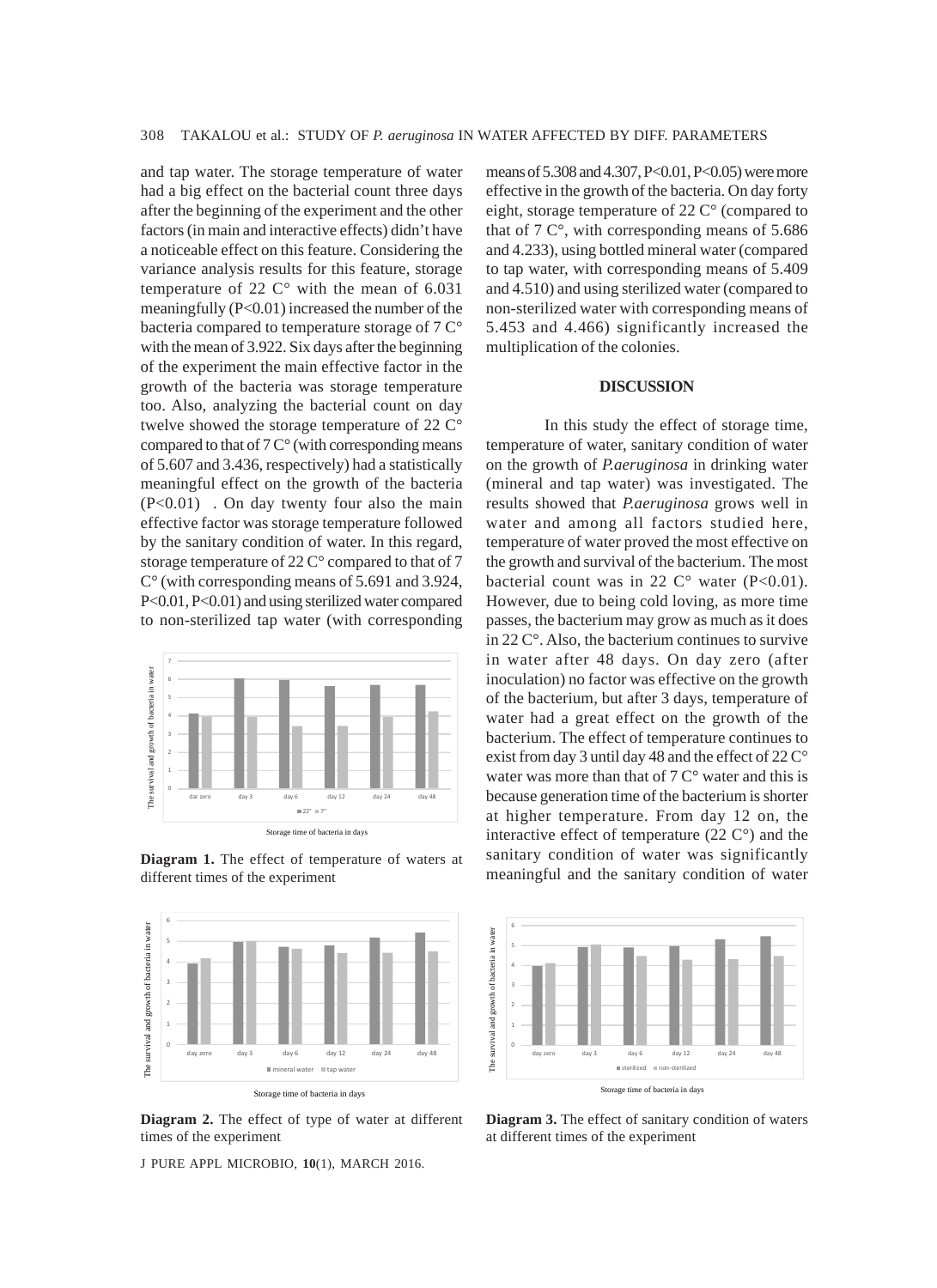(sterilized and non-sterilized) from day 12 until day 48 had a positive effect on the growth of the bacterium i.e. the growth of the bacterium was more in sterilized than in non-sterilized water  $(P<0.05)$ . on day 24, the most effective factor was temperature (22 C°) followed by sanitary condition of water i.e. the growth of the bacterium was more in sterilized than in non-sterilized water and this could be due to the interruption of normal flora of water by sterilization and the lack of microbial competition for the growth of *P.aeruginosa*. 48 days after the storage of waters, type of water also was an effective factor i.e. the growth of the bacterium in mineral water was more than that in tap water  $(P<0.01)$  and this could be due to the abundance of mineral contents required for the growth of the bacterium in mineral water compared to those in tap water. Water temperature (22C°) and sanitary condition of water (sterilized) were effective and caused an increase in the growth of the bacterium. Generally, the effect of temperature was the most effective factor throughout the study.

Manaia *et al*. (2008) studied 15 brands of noncarbonated bottled mineral water and isolated *P.aeruginosa*. The results of their study, too, showed the positive effect of type of water (mineral) on the growth of *P.aeruginosa*<sup>7</sup> . Blance *et al*. (2004) mentioned faucets of intensive care units of hospitals as an endemic source of *P.aeruginosa*. Studying persistence of the bacterium was part of this study and the bacterium was shown to exist in water after 48 days<sup>3</sup>. Legnani *et al*. (1999) in a 5year study on two-tailed growth curve of P.aeruginosa inoculated at the density of 10<sup>2</sup> cfu/ ml in samples of natural mineral water found that the number of bacteria increased by 3 Log after 4- 5 days. The results of this study too, showed the positive effects of type of water (bottled mineral water) and storage time on the growth of *P.aeruginosa*<sup>6</sup> . Bagheri *et al*. (2013) isolated *P.aeruginosa* from the spa pools in Sarein. The results of this study also showed the effect of type of water (mineral) and storage time on the growth of *P.aeruginosa*<sup>2</sup> .Baghal Asghari *et al*. (2013) by analyzing Pseudomonas Infections found in hospitals concluded that detecting the source of pollution is a high priority in preventing such infections in hospitals. This study also found type of water as a positive factor on the growth of P.aeruginosa<sup>1</sup>.

Analyzing the survival and growth of *P.aeruginosa* in bottled mineral waters (sterilized and non-sterilized ) and tap waters (sterilized and non-sterilized ) at temperatures of 22 and  $7 \degree$  in storage time of 48 days after the inoculation shows that the bacterium has a noticeable growth in water and storage temperature  $(22 \text{ }^\circ)$   $(P<0.01)$  and sanitary condition of water (sterilized) (P<0.05) and type of water (mineral) (P<0.01) have a positive effect on the growth of *P.aeruginosa*. All in all, water temperature was the most effective factor in the growth and survival of the bacterium i.e. the bacterium had the greatest growth at  $22 \degree C^{\circ}$  (P<0.01). Considering the survival of the bacterium 48 days after the inoculation, it is suggested that its growth be investigated after 96 days after inoculation at 37 C° which is the desired temperature for the growth of the bacterium.

#### **REFERENCES**

- 1. Baghal Asghari, F. Nik Ayin, M. The importance of Biofilms of water systems in infection´s spread of Pseudomonas aeroginosa in hospital 2013.
- 2. Bagheri Ardebilian, P. Sadeghi, H. Fazlzadeh davil, M. Rostami, R. Poureshgh Y. Pseudomonas aeroginosa in Public Hot Spring Pools of Sareyn country 2013.
- 3. Blanc, D.S. Nahimana, I. Petignat,C. Wenger, A. Bille,J. Francio,P., Faucets as a reservoir of endemic Pseudomonas aeruginosa colonization/ infections in intensive care units, 2004; (10). pp 1964-1968.
- 4. Jawetz, Melnick and Adelberg's Medical microbiology, Twenty. Fifth Edition– LANGE Basic Science.
- 5. Jay, J.M., Modern Food microbiology, Fourth Edition, chapman and Hall, Newyurk, 1992; pp: 4695-469.
- 6. Legnani, P. Leoni,E. Rapuano,S. Turin,D. Valenti, C., Survival and growth of Pseudomonas aeroginosa in natural mineral water: a 5- year study, *International Journal of Food Microbiology,* **53**(2-3): Pages 153-158.
- 7. Manaia, Célia. Nunes,Olga C. Morais,Paula V. and Dacosta,M. Heterotrophic Plate counts and the isolation of bacteria From mineral waters on selective and enrichment media, 1990; **69**: 871- 876.
- 8. Nabizadeh, R. Faezi Razi, D. Drinking water quality guidelines 1996.
- 9. Nami Fard, Zahra. Water borne diseases 2010.

J PURE APPL MICROBIO*,* **10**(1), MARCH 2016.